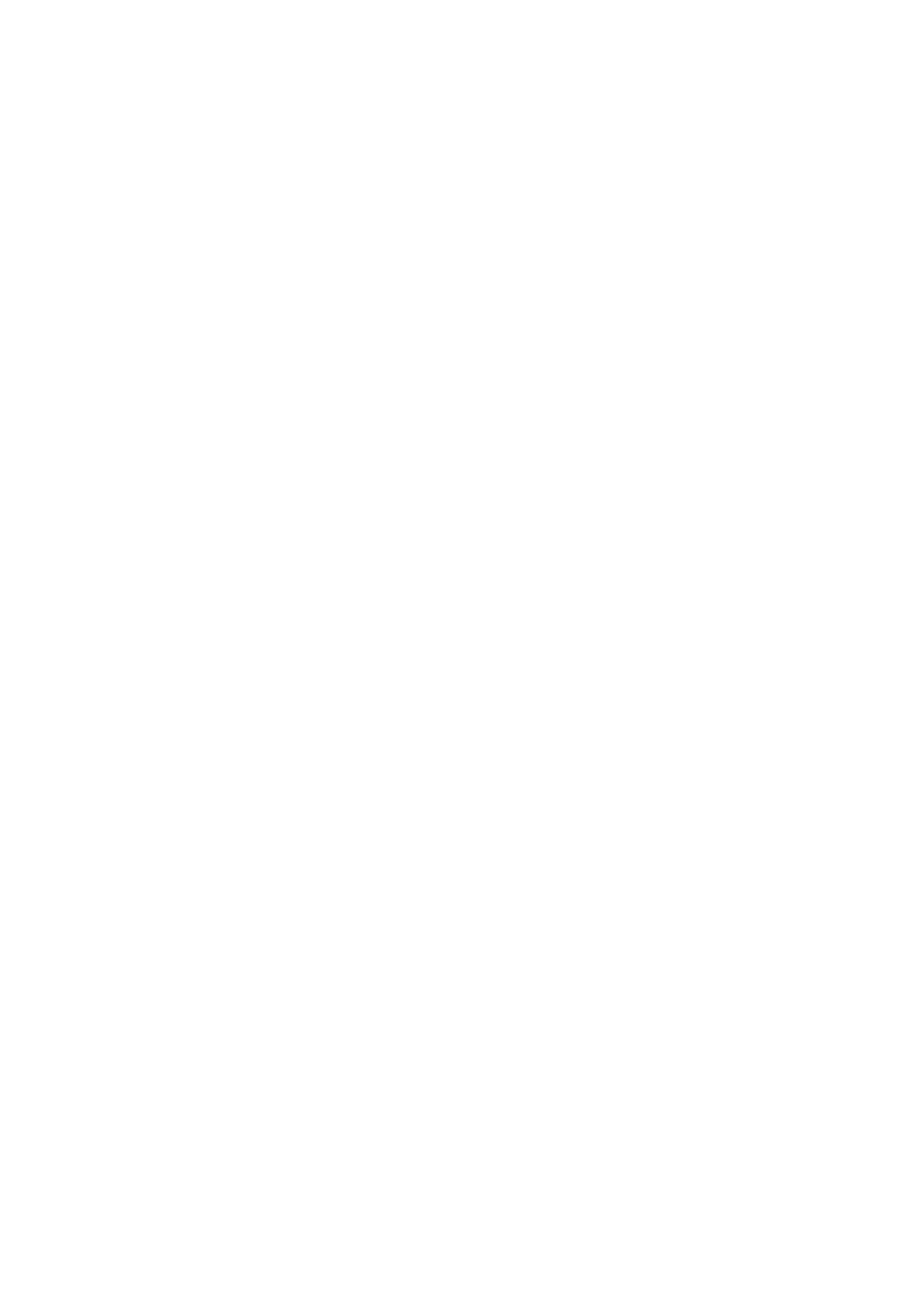#### **1. What are the objectives of the Scheme?**

Practical Training is an essential complement to academic learning. The fundamental objectives of the Scheme are to ensure that, through "learning by doing" with responsibility in a busy office, those entering the profession should have;

- a. practical understanding of the procedural, legal and contractual problems of professional architectural practice in Barbados which will be tested in the Examination in Professional Practice;
- b. practical experience of obligations of the kind entailed in architect-client and employer-employee relationships; and
- c. direct experience, under supervision of the duties and responsibilities of professional practice which become theirs upon qualification.

#### **2. When does practical training occur?**

The first period of up to one year usually comes at the end of the first three years of the academic course. The second period usually starts on completion of a further two years academic study (at a point equivalent to the Professional Degree /Diploma. There are some variations in this pattern however.

#### **3. What undertakings are we asked to give if we employ a student under the Scheme?**

There are four undertakings which should be regarded as setting a minimum standard; offices undertake:

- a. To give a student reasonable opportunities to gain an adequate breadth and depth of experience from the range described in the Practical Training Record.
- b. To nominate an experienced architect who will be personally responsible for directing the student's work so that adequate experience is obtained.
- c. To allow visits from time to time by the Practical Training Adviser to discuss the student's progress.
- d. To allow up to ten paid working days per annum, for professional activities which have the educational objective of broadening the student's practical training.

#### **4. What does the Education Practical Training Adviser do?**

In Barbados, in the absence of an Architectural School, the BIA will provide an Education Adviser who can co-operate with employers in a joint effort to secure the best possible training for students.

Such Advisers welcome details of any likely vacancies for students and as much information as possible about the office and its work.

The Adviser, whose main aim is to help both employer and student on all aspects of practical training, is normally well qualified to comment on such matters as salary levels and student capabilities.

Most Advisers will no doubt have a busy schedule, but they will try to visit the office at least once during the year. On such visits it is useful if the Adviser talks first with the student and then discusses the student's progress separately with the employer or Office Supervisor. Advice given to students by the Adviser will be quite impartial. Only in exceptional cases will it be necessary to advise that the student's current experience is likely to prove inadequate for the BIA Examination in Professional practice.

#### **5. How much can we expect from a student?**

The status of a practical trainee is that of an employee first and a student second. Many mid-course students during their first few months in an office tend to be judged on their ability to draw and detail. Some may compare unfavourably in these skills against a good technician. It is important to remember, however, that courses in architecture cover a wide range of subjects and have become broader based than formerly. A student's particular skills and interests should therefore be established, since offices may well find students with abilities in a wide range of more advanced work, such as aspects of user requirements, brief taking, environmental control or integrated design schemes. The majority of students grasp the practicalities of building quite quickly but is possible that the first few months may be subsidised to some extent by the employer. This loss will normally be reimbursed well before the end of the practical training period.

#### **6. How much unproductive time should we allow the student for educational purposes?**

Whether the ten days referred to in paragraph 3 (d) above require leave of absence depends on the terms of employment on the proposed activity. A common pattern involves the student in attending two two-day seminars on practice and management annually at the and a halfday each month visiting the sites, attending client and contractor meetings, listening to planning inquiries, observing a specialists' activities, accompanying building surveyors on maintenance inspections, etc; all on jobs unconnected with the student's normal work. The employer may expect certification by the adviser that any proposed activity requiring formal leave of absence is of educational importance.

Time so certified should not affect either normal leave entitlement or salary.

Students may fairly be expected to devote an equivalent amount of their spare time to similar educational activities.

#### **7. Are we obliged to retain an unsatisfactory student for the full year?**

No. But before it is decided to terminate a student's employment, the Adviser would appreciate an opportunity to discuss the matter with the employer and with the student concerned.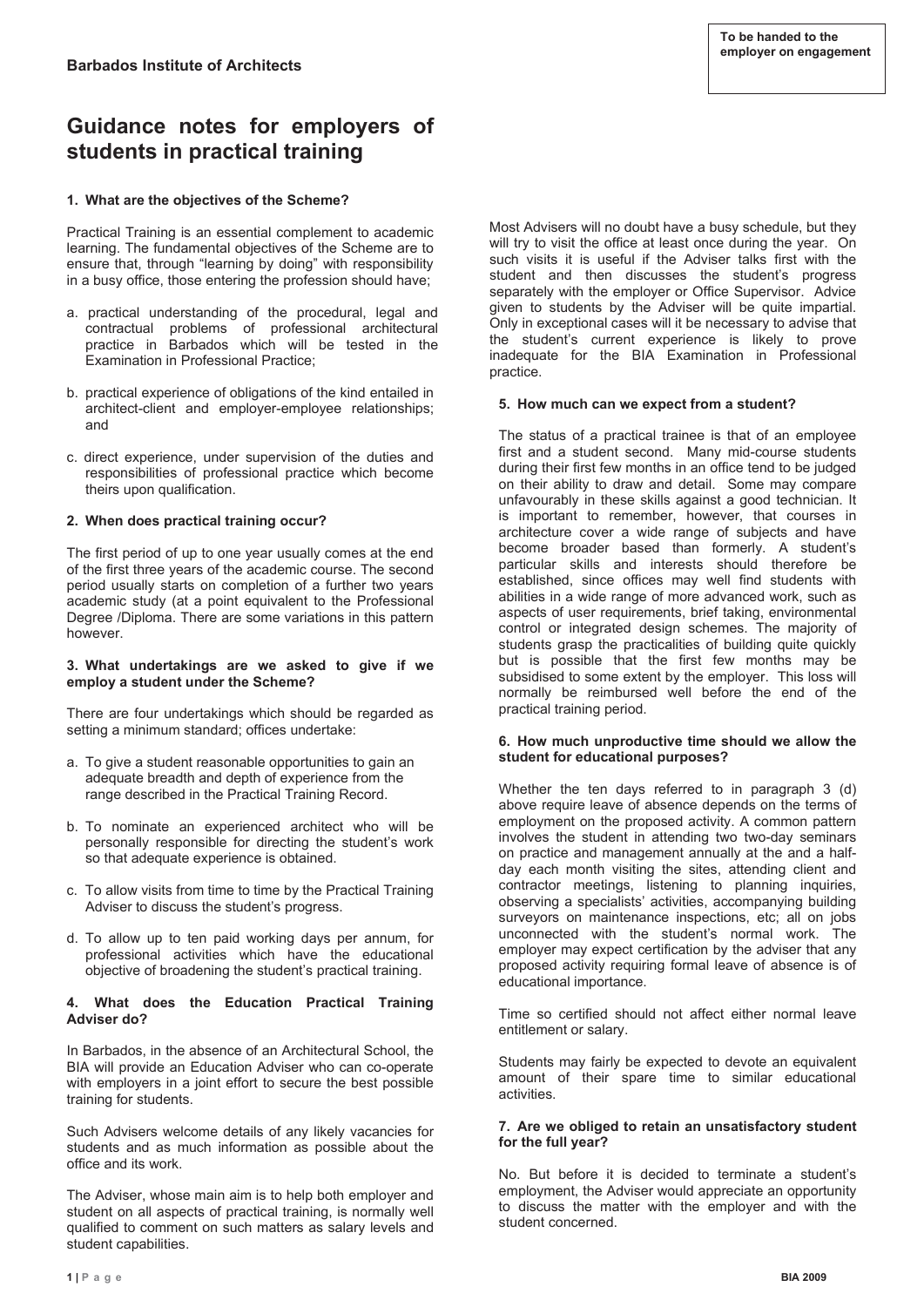Students are obtaining satisfactory training are generally advised to remain for the full period and usually do so, but it is probably undesirable, if not impracticable to reach a formal agreement tying the student for a full twelve months. The critical period for many students comes after about four to five months in the office. During this trial period, they may well have had little responsibility and some assurance from the employer of wider experience to come will be welcome to them at this stage. A period of employment of less than three months duration will not normally be accepted for the purposes of the Scheme.

#### **8. What if our workload is reduced unexpectedly?**

It is seldom in the interest of any student to be retained with little to do. If practicable, retain the student until a new job has been found and contact the Adviser.

#### **9. Should we make a special team of the practical training students in our office?**

This technique has been successful in some offices but on the whole the objective should be to involve students with as many people of varied experience in the office as possible. Where the all-student team method has worked satisfactorily, the project has been relatively small and the set-up has not been continued longer than about six months.

#### **10. What use is the Practical Training Record?**

First, as a checklist for both student and Office Supervisor to ensure that as broad a coverage is given as opportunity allows. Second, as an easily assessed record, which will show the Professional Practice Examiner the breadth of a candidate's training.

#### **11. Is it necessary to give every kind of experience included in the Practical Training Record?**

It is not intended that every student should necessarily obtain all the different kinds of experience in each office, which would clearly be impracticable in many cases. The minimum period of two years practical in training, however, gives the chance to work in two or three quite different situations.

A student with an imbalance in the training gained during the first year will obviously bear this in mind when applying to offices for the second period.

The student should aim to make the most of the particular opportunities available at the time, and must take the initiative in this respect, seeking guidance from the BIA on what it is reasonable to expect.

#### **12. What if we have nothing going up on site which the student can be involved?**

This problem happens quite often. The next best thing is to ensure that the student maintains a continual watch on some job either in the office or even in that of another practice. Local government offices are sometimes helpful in this respect the ideal job on which to gain site experience is one just large enough to carry a permanent clerk of works. A short written progress report should be rendered by the student to the appropriate job architect the day after each visit.

The time occupied by such visits may with fairness be divided equally between the student's own time and the "unproductive" ten days referred to in paragraph 3 (d).

#### **13. Why is an Office Supervisor essential to the Scheme and what is his role?**

One person should be responsible for supervising and guiding the student's practical training so that the range quality and depth of the activities undertaken shall be such as to satisfy the objectives of the Scheme. In the large office, the Office Supervisor will be someone, not necessarily an architect, whose position gives a broad knowledge of the state of all the work in the office but who is readily approachable by a student. The Office Supervisor will liaise with the team leaders to ensure that each trainee receives the guidance needed. In the smaller office, one person may combine both functions. In all cases, the student must be under the effective guidance of one experienced architect.

The Office Supervisor will:

- a. direct and advise the student
- b. inform the student of opportunities in other parts of the office to gain particular kinds of training, such as accompanying a job architect on a final inspection or attending a planning inquiry.
- c. ensure that the Record is properly used and regularly discussed with the student;
- d. encourage the student to make the most of any opportunity for broadening experience; and
- e. keep in touch with the Adviser and report frankly and constructively on the student's progress.

#### **14. Who is available at the BIA to discuss points of difficulty?**

Your first recourse in any matter concerning a particular student should be to the Adviser. If the Adviser is unobtainable, the Chairman of Education and Practice Standards for Professional Training is ready to advise on any problem concerning practical training. Telephone number (246) 430-0956. Preferably write to BIA Christie Building, The Garrison, St. Michael, BB 14038, Barbados.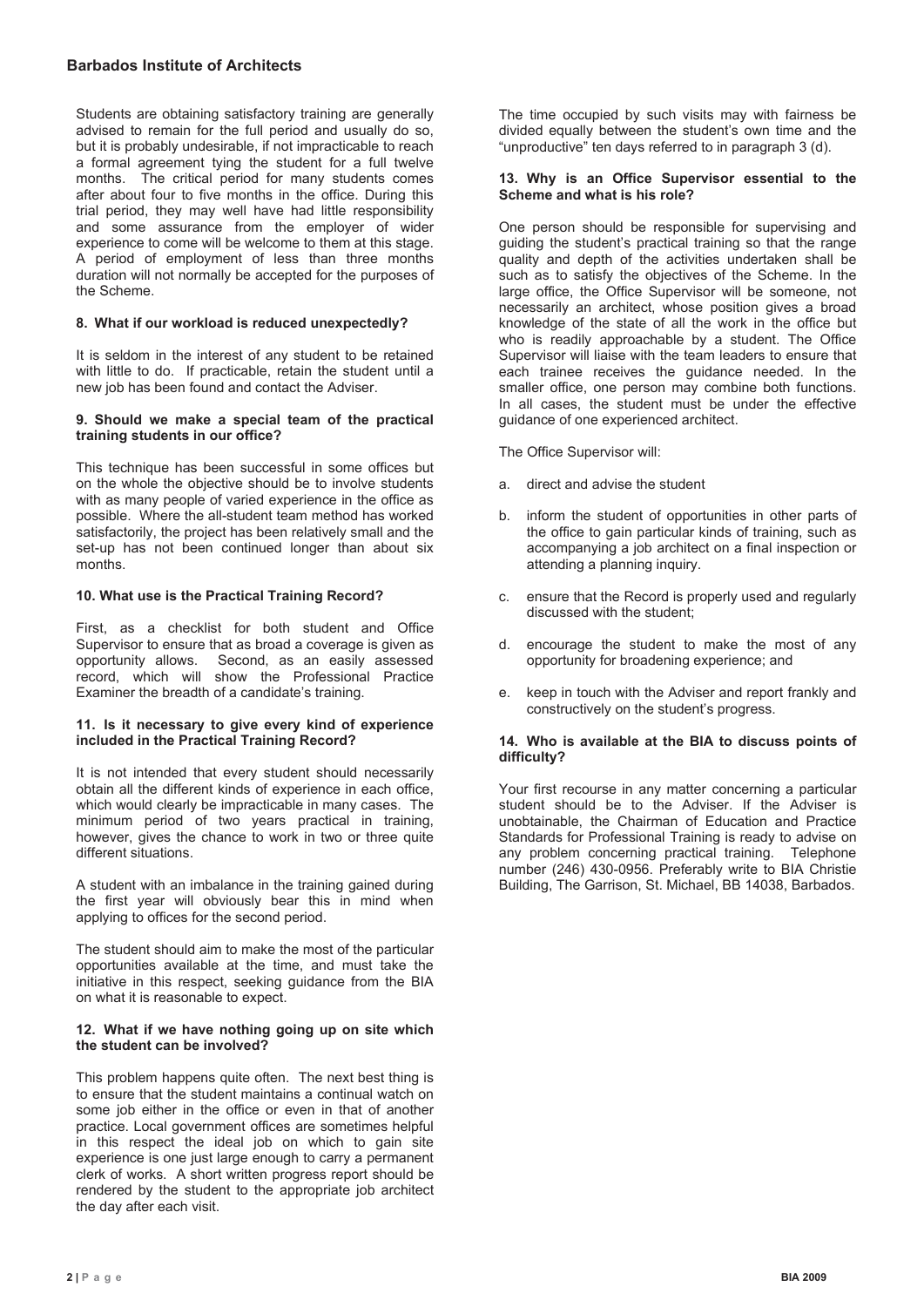# **Objectives and Rules**

#### **Objectives**

Practical training is an essential complement to academic learning. The fundamental objectives of the Scheme as set out in the Rules and Notes below are to ensure that, through "learning by doing" with responsibility in a busy office, those entering the profession should have:

(a) A practical understanding of the legal, contractual and procedural aspects of professional architectural practice in Barbados, which will be tested in the Examination in Professional Practice;

(b) Practical experience of obligations, both legal and ethical, arising from the relationships between architect and client and between employer and employee;

(c) Direct experience, under supervision, of the duties and responsibilities of professional practice which become theirs upon qualification.

#### **Rule**

1. The minimum period of practical training is three years both of which must be after the start of an architectural course and before taking the BIA Examination in Professional Practice or the equivalent recognized examination in a school of architecture, and two of which must be after successfully taking the Professional Degree/Diploma.

*Notes*

- 1.1 A period of less than three months continuous duration in an architect's office will not normally be accepted as part of the required three years practical training.
- 1.2 Full-time or part-time working less than 20 hours per week may apply for exemption from the first year of practical training provided that:

Immediately prior to the start of, or during, an architectural course leading to the first three years of the Professional Degree they have had not less than six years experience in architect's offices involving activities appropriate to the Practical Training Record.

Whether or not exemption is granted will be at the discretion of the applicant's Practical Training Adviser who will have regard to the quality of the previous experience for the purposes of practical training.

1.3 Only students having exceptional experience or

training may apply for exemption from the second year. Successful applicants are unlikely to be under the age of 35 or to have had less than 10 years experience under the direct supervision and guidance of an experienced architect on work involving activities appropriate to the Practical Training Record.

Whether or not exemption from the second two year period is granted will be at the discretion of the BIA Co-ordinator for Professional Training who will have regard to the level of responsibility of the previous experience. Where appropriate, the Co-ordinator may refer to the applicant's school for an opinion as to the maturity of the applicant's approach to professional responsibilities.

Where a student regularly works for part of the week only, such as when attending a day-release course, the various minimum periods in the Rules should be extended on a pro-rata basis, assuming a month of 21 working days and a year of 250 working days. For the purposes of the Scheme, a working day consists of seven working hours.

- 1.4 Part time employment of less than 20 hours per week is inadequate for training purposes and is therefore not acceptable as part of the minimum two years practical training. Normal leave should be counted as working time.
- 1.5 Free lance work or experience as a principal is not acceptable as part of the requisite three years although any such experience is well worth drawing to the Professional Practice Examiner's attention as additional experience. In the rare cases where a student is already a junior partner, supervised by the senior partner will be acceptable for practical training.

#### **Rule**

2. A minimum of two years must in all cases be spent in Barbados in an architect's office under the direct supervision and guidance of an experienced architect.

#### **Rule**

3. A maximum of one year may be spent in associated professions or with other members of the building team provided that the work is of such a nature and quality as to satisfy the three objectives of the Scheme.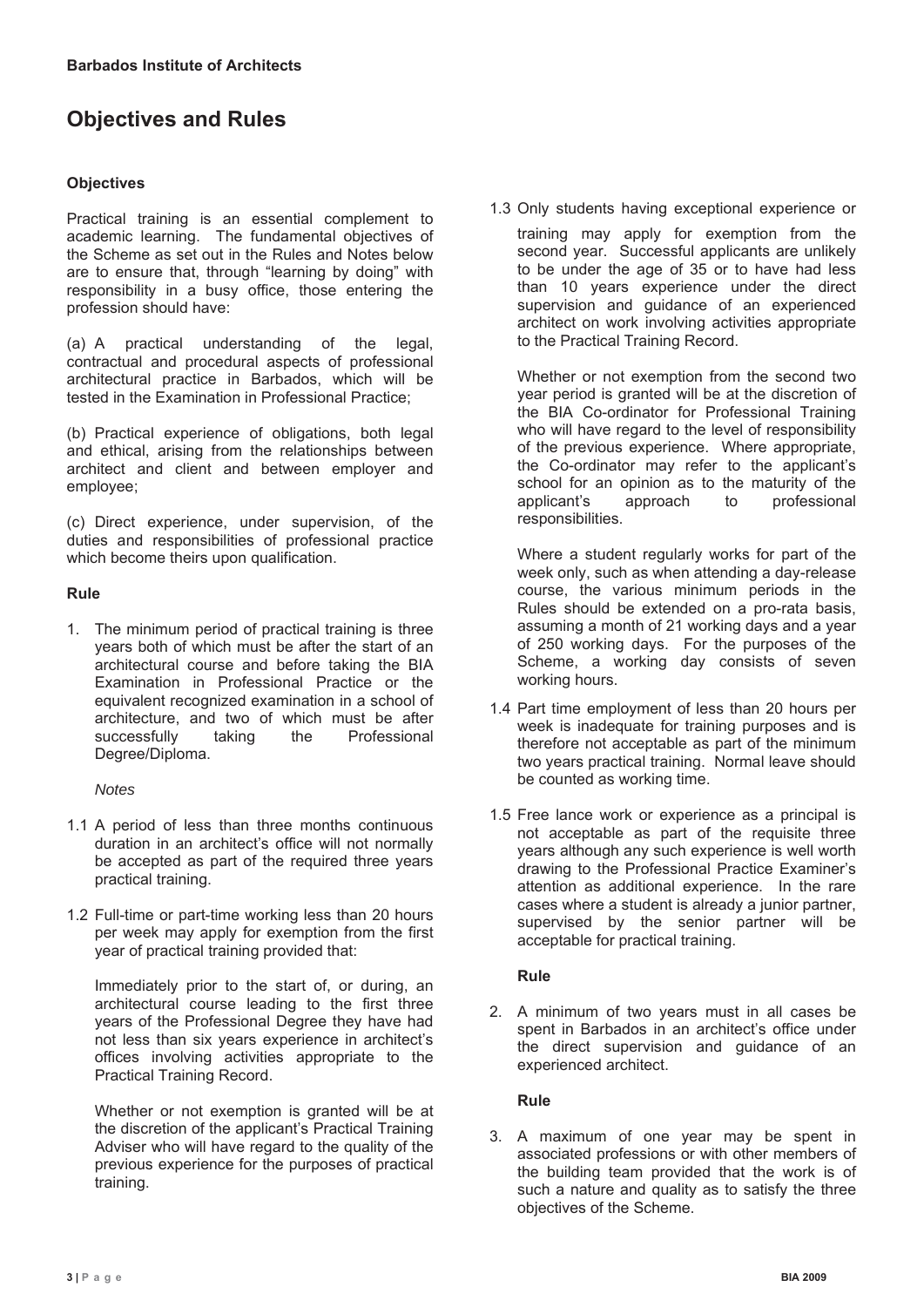#### *Note*

There is no minimum limit for employment under this Rule and Rule 4 but short periods of such employment which aggregate more than six months will not be accepted as part of the required two years practical training.

#### **Rule**

4 A maximum of one year may be spent in research and development work provided that (a) this is the first year of practical training (b) the work is of such a nature and quality as to satisfy the three Objectives of the Scheme and (c) the work is supervised by a recognized specialist in the field, personally engaged on the work and having an established position in the organisation in which the work is done.

#### *Notes*

The work must be done in a reputable research organization such as, for example, the Building Research Establishment or a government department or any institution having an established and adequately resourced research programme. A school of architecture employing research assistants to work on established research programmes would be regarded as an acceptable research organization for the purposes of this Rule.

In so far as such work may involve activities other than those set out in the Practical Training Record, the additional activities should be entered in one or more of the five blank spaces in Section 3 of the Record under concise and unambiguous headings.

Taught post graduate courses will not normally count for the purposes of the Scheme.

#### **Rule**

- 5. A maximum of one year may be spent overseas provided that the work is of such a nature and quality as to satisfy the three objectives of the Scheme.
- 5.1 *Note*

To avoid disappointment on return, it is essential that the student should ascertain, by consulting the Practical Training Adviser before accepting the employment overseas, that practice in the country concerned is likely to be relevant to practice in Barbados.

#### **Rule**

6. Experience gained in agency employment will count as training for the purposes of the Scheme only if:

> (a) the principal of the office in which the work is done accepts the four undertakings required of employers (stated in the Guidance notes for Employers); and (b) the works is of such a nature and quality as to satisfy the three objectives of the Scheme.

#### **Rule**

7. Practical training must be fully recorded on BIA Practical Training Record sheet, subject only to the exceptions at Notes 7.2 and 7.3 below.

#### **Notes**

- 7.1 The Record must be signed monthly by the supervising architect referred to in Rule 2 and by the employer in the case of Rules 3, 4 5 and 6 and it must be countersigned at approximately three monthly intervals by the Student's Practical Training Advisor.
- 7.2 Students with long experience who have reached a degree of responsibility in their offices which gives them supervisory functions for which the Record Sheet does not cater may apply to their Advisers for permission to use BIA Certificates of Professional Experience in lieu of Record sheets provided that they can satisfy the following conditions:
	- (a) they are over the age of thirty.
	- (b) they have had at least six years experience in architect's offices and
	- (c) they are working at a level of responsibility to run a job without supervision.

Such permission will not affect the other requirements for practical training.

7.3 If, for reasons considered to be valid by the Practical Training Adviser, a student has been unable to maintain a BIA Practical Training Record, such student shall instead<br>submit Certificates of Professional submit Certificates of Professional Experience on the appropriate BIA form.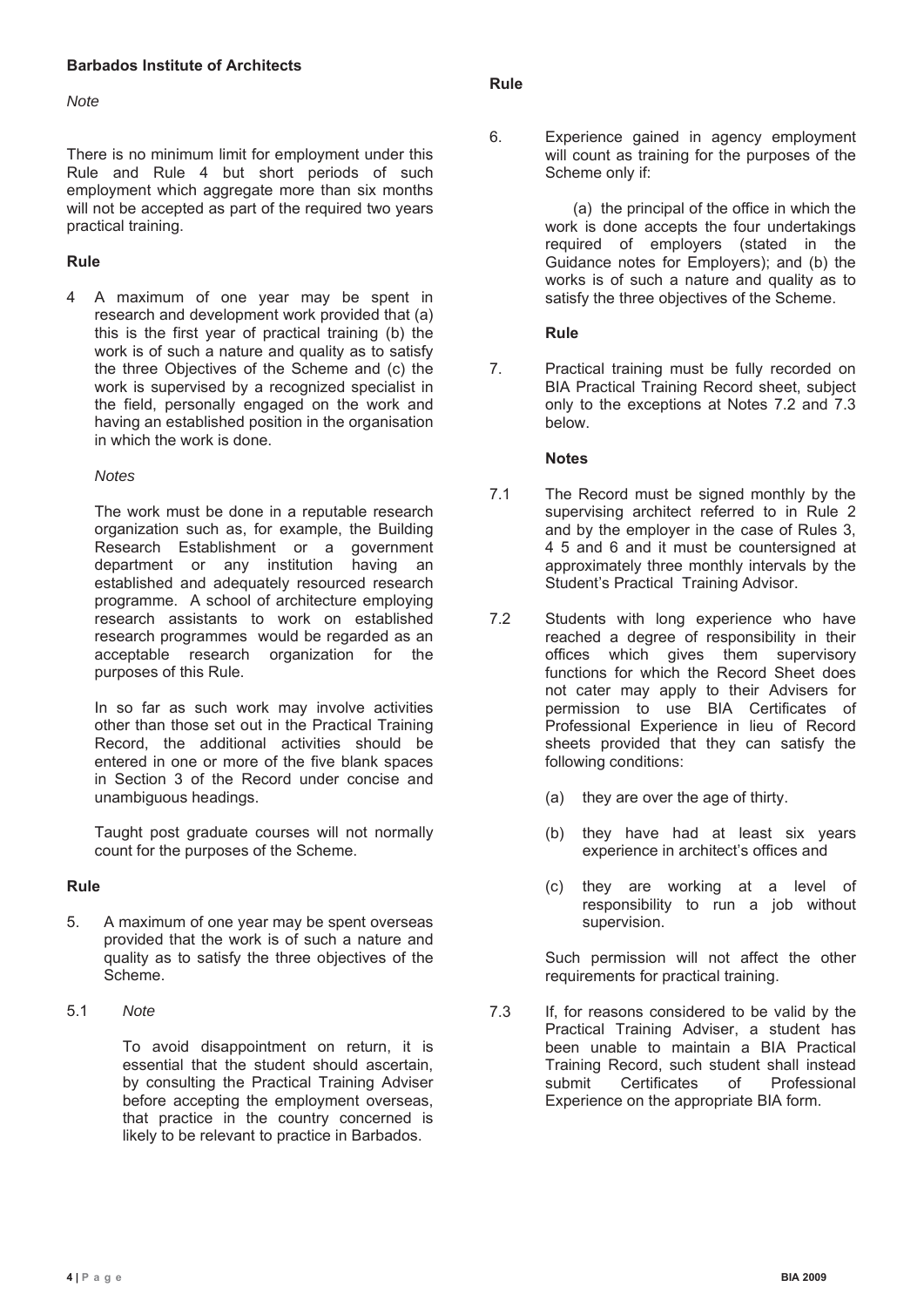7.4 Because of Certificate of Professional Experience is of limited value to the Professional Practice Examiner in assessing the quality of the experience, it must be accompanied by an essay of about 1,500 to 2,000 words giving the student's own appreciation of the value of each employment to date.

> equivalent to the Professional Degree/Diploma. For this reason and others, the first period is normally the best time to work overseas or in associated forms of experience.

Footnote:

Cases in which it appears that the application of any Rule may bear unduly harshly on the student concerned may be referred to the Admissions Committee.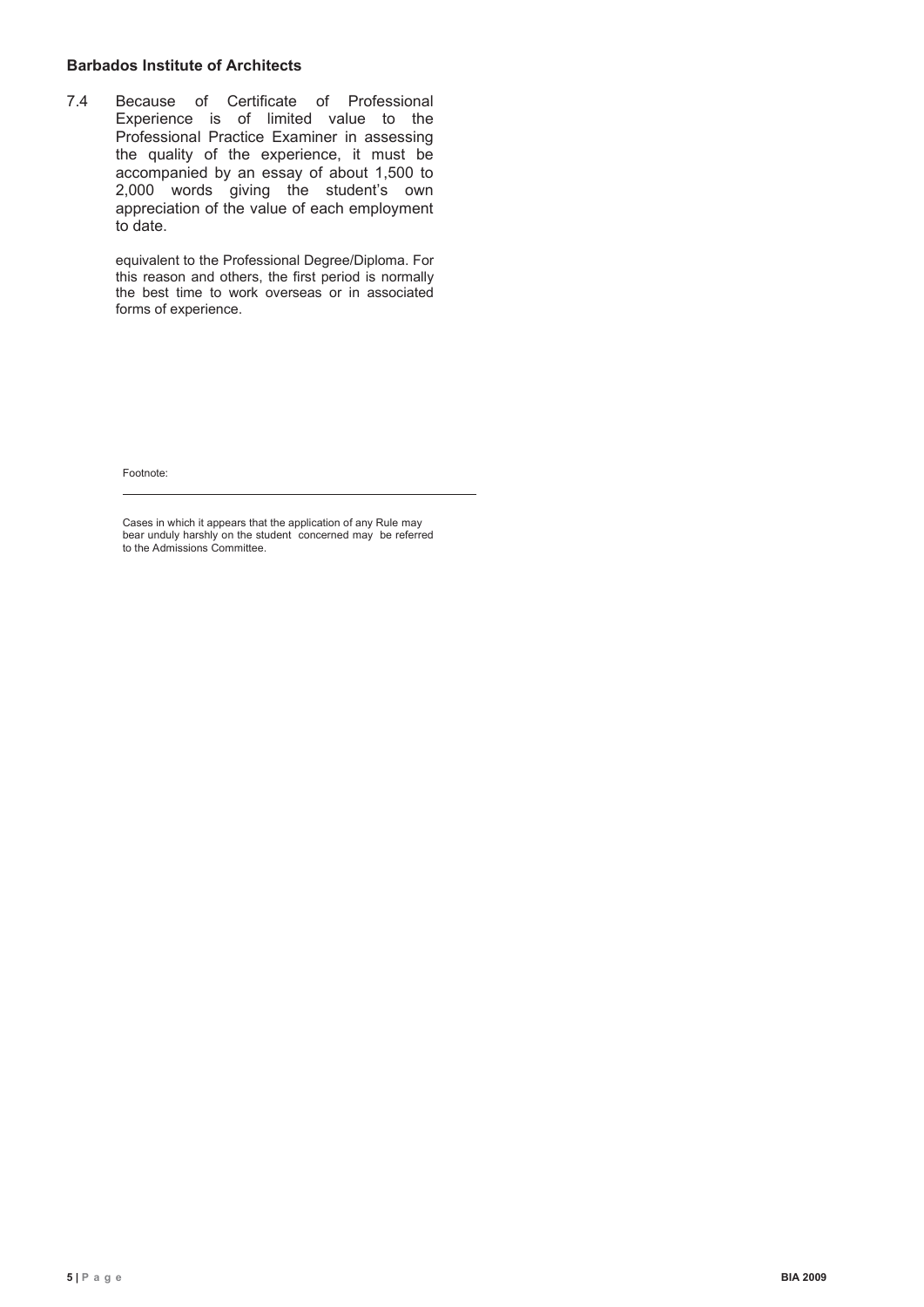# **Guidance Notes for Students in Practical Training**

#### **1. Links with the school**

The status of a practical trainee is that of an employee first and foremost but the school normally holds a "watching brief" through the member of its staff known in most cases as the Practical Training Adviser. The Adviser will keep in touch by various means and may well visit your office at least once during the year. An increasing number of schools arrange seminars of one or two day duration to enable you to compare notes and discuss practice matters. Some schools issue a newsletter, others arrange evening meetings for all practical trainees in their locality, all schools through their Advisers, are available to their practical trainees in case of difficulty. It is, however, for you to take the initiative in:

(a) notifying the Adviser of your office address and any subsequent change and

(b) sending your Practical Training Record sheets to the Adviser for inspection and signature every three months.

Keep in touch your Adviser, especially if you think that you are not getting the right experience. Any student in practical training who is unable to call upon the advice of an Adviser may get in touch with the BIA Adviser.

#### **2. Planning your Practical Training**

It is usual for the first period of practical training to be taken after the third academic year of the course but this is a matter to be decided by the student and the school. One practical advantage is that a post Part 1 student will earn sufficient in most cases to live away from home and so enjoy a much wider choice of office. There is complete freedom in this respect under the BIA which may have its own regulations appropriate to a certain course structure. Rule 1 does insists, however, that the two years practical training shall both be after the start of a course in architecture, by which is meant a course in any of the recognized schools of architecture or a recognized foreign course. This Rule is based on the consideration that supervised practical training conscientiously carried out it much more than just a job and that it is likely to be at a professional level.

Some schools operate a four year academic course and questions sometimes arise at to the need for the third year of practical training. One of the conditions of the BIA approval to such courses is that the total length of education and training before taking the Examination in Professional Practice shall be not less than the customary seven years. the extra practical training "or other relevant study being necessary to balance the shorter academic course.

What constitutes "other relevant study" is a matter for discussion with your Adviser.

The minimum of one year in Rule 2 as an architectural assistant is particularly important as preparation for practice in this country. It should for preference be at a point equivalent to the Professional Degree/Diploma. For this reason and others, the first period is normally the best time to work overseas or in associated forms of experience.

In planning your practical training, do bear in mind that the rules and time limit are simply minima intended to guide you into the pattern of training that is likely to prove most effective but it is the Professional Practice Examiner who will decide whether your practical training has been adequate. The rules are drawn broadly so as to allow for complementary periods of training but, in consequence, it is possible to observe the rules and yet to have an imbalance which could lead to failure at the Examination in Professional Practice. The moral is to plan your practical training with the help of your Adviser and then to exploit it for educational ends to the maximum extent possible.

#### **3. Finding a Suitable Office**

It is inevitable that offices should vary to a considerable degree in their attitude towards practical training, not only between the different offices but also in the same office from year to year. The BIA sets a standard in this matter by inviting offices to agree in principle to the four undertakings set out in the accompanying note addressed to your employer. Approximately one in five do so. Some firms feel that they cannot subscribe to these undertakings; others subscribe without giving the matter much thought. Adviser should be able to give you the benefit of feedback from students who have done well in recent years. The majority of Advisers are backed by a central file of up-to-date information on vacancies. The Adviser can obtain details by return of post or by a quick telephone call of whatever vacancies are available in the area of your choice.

Where there is a choice of vacancies, it is sensible to group the applications starting with those which attract you most. If this results in more than one offer, it will be much easier to make a sound choice with all the possibilities in front of you. The least satisfactory method would be to apply to each firm in succession.

#### **4. Working Abroad**

Many students are attracted by the thought of working in Europe and abroad. However, you must accept the possibility that the training you obtain may not readily satisfy the standards required for entry to the Examination in Professional Practice. It could, on the other hand, be a most rewarding experience and one which could enhance your whole career. Consulting you Adviser is the first step to ensure that you have the best chance of success abroad. Remember that if the Adviser cannot visit you abroad you must bring back samples of your work – drawings, photos, letters, etc. – such as to evidence the quality of your experience before the Adviser can approve and countersign your Record Sheets on your return to this country.

In most cases, it is better to go overseas in the first year of practical training while you are relatively free from ties. In any case you are advised (see paragraph 2) to spend the second and third year in Barbados in an architect's office. The major difficulty is in securing work overseas while supporting oneself with limited resources.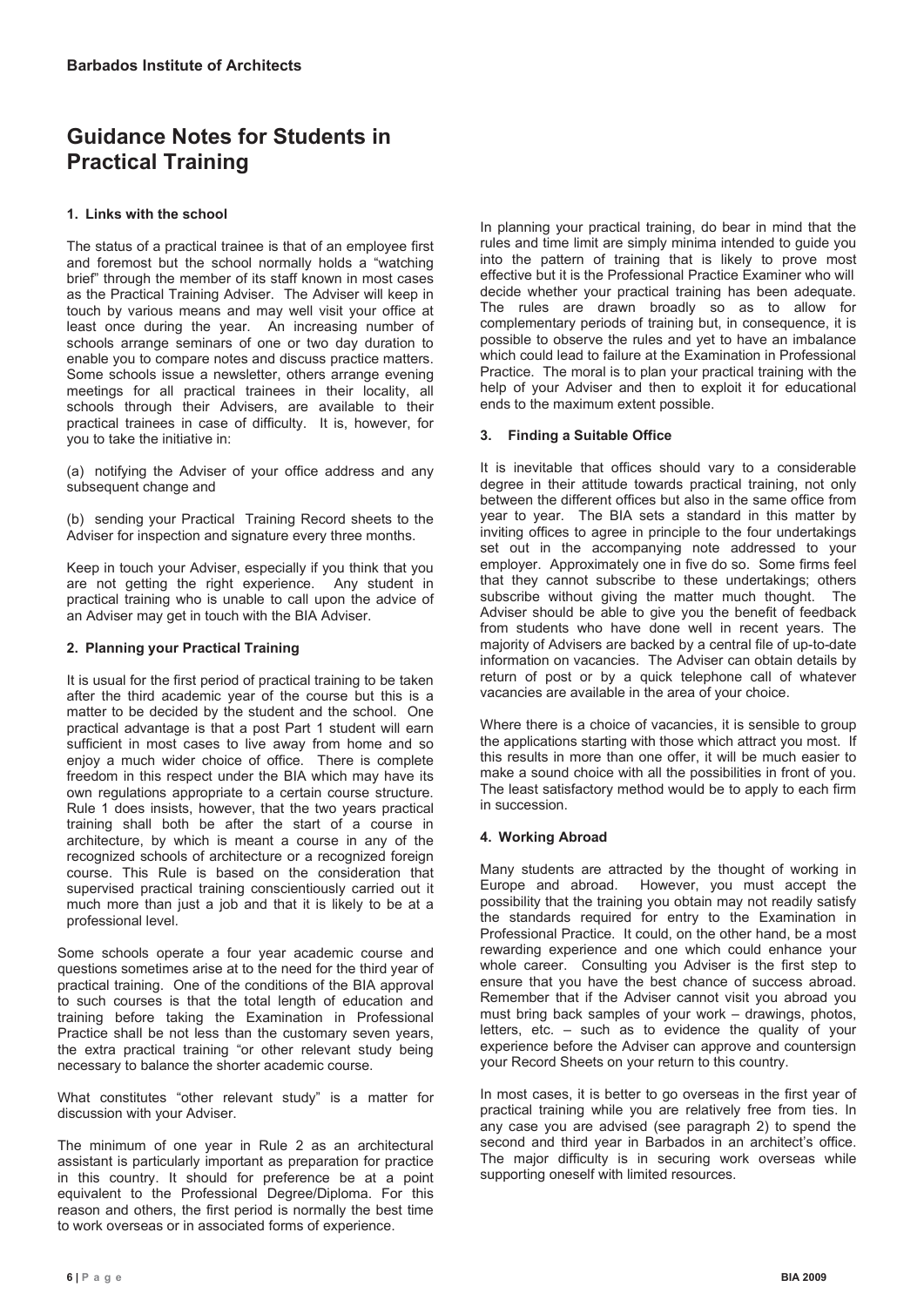#### **5. The Range of Professional Activities**

During the minimum three year period, you should seek opportunities whenever possible to participate in or at least observe the following activities:

- (a)Meetings with clients, including discussions of the brief, procurement and project drawings
- (b) Preliminary site investigations, meeting with officer of bodies
- (c) Preparation of design and production drawings specifications and schedules
- (d) Meetings with contractors, quantity surveyors, consultants and specialists
- (e) Pre-contract job management, contract procedures, correspondence and reports
- (f) Site visit and site meetings
- (g) Post completion procedures, defects liability inspections and final accounts
- (h) Office procedures, programming and organisation

Not all these activities are always available but a minor deficiency in your Record may be treated sympathetically by the Professional Practice Examiner provided you have made every effort to compensate for the omission. For instance, a certain lack of experience in contract administration may be mitigated by a deliberate study in your own time of dead files from the office archives, noting points to be discussed later with the job architects concerned. Your aim should be to exploit for educational ends the particular kinds of experience which the office is able to provide and to make up the inevitable gaps by working in a contrasting kind of office during the second year.

There is something to be said for the strategy in which your employment for the first year is spent in the opposite kind of office to that in which you wish to make your career.

Employment as a technician will not satisfy the requirements of a supervised year in an architect's office under Rule 2 of the Scheme. Such employment may, however, be accepted for the first year of practical training if it involves activities appropriate to the Record.

Employment in associated professions or with other members of the building team (Rule 3) includes for example work with a contractor, town planner, urban designer, quantity surveyor, builder's merchant or civil engineer. The scope is obviously very wide and you must ask yourself just how valuable in each case the experience will be to you from a professional view point. Two weeks spent as a fitter's mate in the maintenance department of a plant hire firm gave one student an excellent appreciation of the limitations of contractor's machinery. Two months would have been a gross extravagance. Consult your Adviser in all such cases.

#### **6. Quality of Experience**

The Professional Practice Examiner will be concerned as much with the quality of your experience as with its variety. So much will depend on the way you approach the job and the confidence you inspire in your employer. The aim should be to use each task as an educational exercise as far

as possible. If for instance, you are asked to run a contract for a small house, work out (in our own time) a programme and compare your forecasts with actual progress. On the site you should witness tests and check levels, dimensions and perpendiculars in order to gain experience in judging tolerances that are acceptable. Effective inspection of building work is a most important field of expertise to acquire, best started in the first year of practical training.

Another aim will be to achieve some degree of responsibility. In the school, responsibility has largely been to oneself, in the office it is to the employer. Responsibility should always match competence. It is irresponsible for an employer to allow the exercise of responsibility to overtake the level of true competence but frustrating if the delegation of responsibility lags well behind your ability to carry it.

The first three or four months in a new office will inevitably be spent in establishing your level of professional competence.

In consequence, the fifth month can be critical in deciding whether the office is likely to offer worthwhile experience. A frank discussion with both the Office Supervisor and the Adviser will usually resolve this difficulty.

Employers differ widely in their attitudes on this matter. Occasionally responsibility is confused with accountability to the client. The Practical Training Scheme expects a trainee to work in a responsible manner as though personally accountable to the client. Obviously, this cannot be so, in fact and the employer is only fulfilling a duty at Common Law when exercising both open and perhaps discreet supervision of the work.

The exercise of responsibility should nonetheless remain the prime objective; it will leaven the dullest task.

#### **7. Supervision and Guidance**

Every office should recognize the role of the Office Supervisor in practical training. Each month the Supervisor will be reminded of your practical training needs when signing the Record. The Supervisor is responsible for helping you to obtain the range and quality of practical training and should direct your attention to useful aspects of your work other than that on which you are primarily engaged.

In all cases that rules call for an architect of experience. By this is meant one having at least five years experience in full charge of the design of buildings and the administration of the subsequent contracts.

#### **8. How to Complete the Practical Training Record**

#### **Section 1**

Enter your name, and that of your employer. Enter the correct period of practical training (i.e. either 1 for first year of 2 for subsequent year). Enter the calendar month and year. Only one sheet will normally be used for month. Enter the sheet number. Numbers should follow consecutively throughout the whole practical training. If you change employment during a calendar month, you should keep the same number for both sheets but distinguish by adding A and B (e.g Sheet Numbers 6A and 6B, both for July 1994).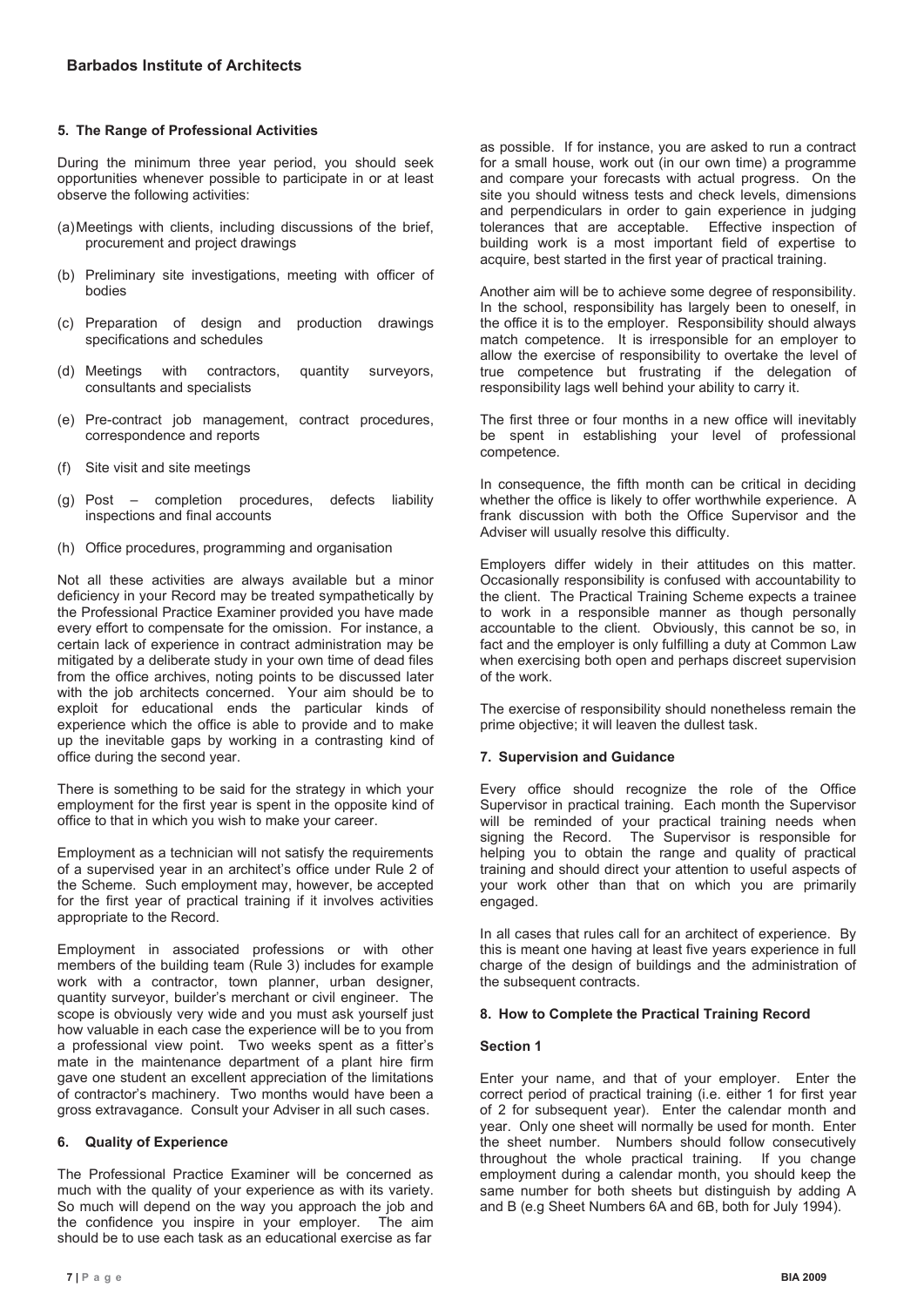Extra Record sheets can be obtained from the BIA Office P.O. 951 Bridgetown.

#### **Section 2: Role**

Enter a tick in line with the appropriate activity listed and in the column which best indicates your level of involvement (i.e. as an observer gaining experience at first hand).

#### **Section 3: Activities**

The Record lists twenty-five activities most generally found in architect's office, all of which could be covered during the practical training years. Five spaces allow for the entry of special headings to identify additional activities in which you might be involved, especially in associated professional offices. Define the activities in a concise, unambiguous way. Be consistent in your headings where the same activities occur on subsequent sheets.

#### **Section 4: Duration**

Enter the duration of the activities in line with the description and in the appropriate column. Duration will normally be expressed as hours per month and will probably be a summary of your diary entries. Activities of less than one hour's duration may be indicated by a tick. The record lists two main categories. Either non-project experience (e.g office "R and D" work, administration and organistation work, not directly related to one building project) or project experience. The latter is sub-divided into the four main phases of a building project:

| <b>Project Phase</b>           | <b>Plan of Work Stage</b> |
|--------------------------------|---------------------------|
|                                |                           |
| Pre-design                     | A.B                       |
| Design                         | C. D E                    |
| Production Information         | F.G                       |
| <b>Contract Administration</b> | H, J, K, L, M             |

#### **Section 5: In Collaboration**

Enter a tick in the appropriate column if the activity described was carried out in collaboration with other parties having an interest in the project.

The sheet lists the client organization; consultant engineer (e.g structural or services); consultant surveyor (e.g building, land, quantity) and contractor's organizations, as possible interested parties. There is also room to add one additional heading.

#### **Sect**i**on 6: Project Details**

The monthly Record sheet table calls for the total of time spent under various activity headings, without distinguishing the projects involved.

To compensate for this, it is necessary to write in details of the projects overleaf. It is not envisaged that more than three projects will form the basis of involvement during any one month and a number of small projects can be conveniently grouped under one heading (e.g minor works). You should give details of building projects (e.g building type, contract type, value and phase of completion).

#### **Section 7: Points of Special Interest**

This will normally be an abstract from diary entries and allows entry of a fuller description of the activities for the month. Should there be any peculiar circumstances which

affect the activities or if they should have noteworthy points of special interest then these matters should be entered. The entries in this section will be of considerable value to the Professional Practice Examiner and should list problems encountered and responsibilities undertaken.

#### **Section 8: Office Practical Training Supervisor**

Enter the name of the person acting as your Office Supervisor. The Supervisor should be asked to sign the completed sheet at the end of each month, following discussion with you as to your progress.

#### **Section 9: Practical Training Adviser**

Enter the name of the person acting as your Adviser. The Adviser should be asked to countersign the completed sheets at regular intervals, preferably not more than 3 months.

#### **Analysis**

When you have undertaken sufficient practical training periods and you are ready to submit your Practical Training Record for the Examination in Professional Practice, complete the analysis Sheet. This requires you to enter details of successive employments and also to list any further experience which, although not admissible under the BIA will be of interest to Professional Practice Examiner (e.g pre-course employment in an office, casual employment overseas, post graduate research, private commissions, etc.).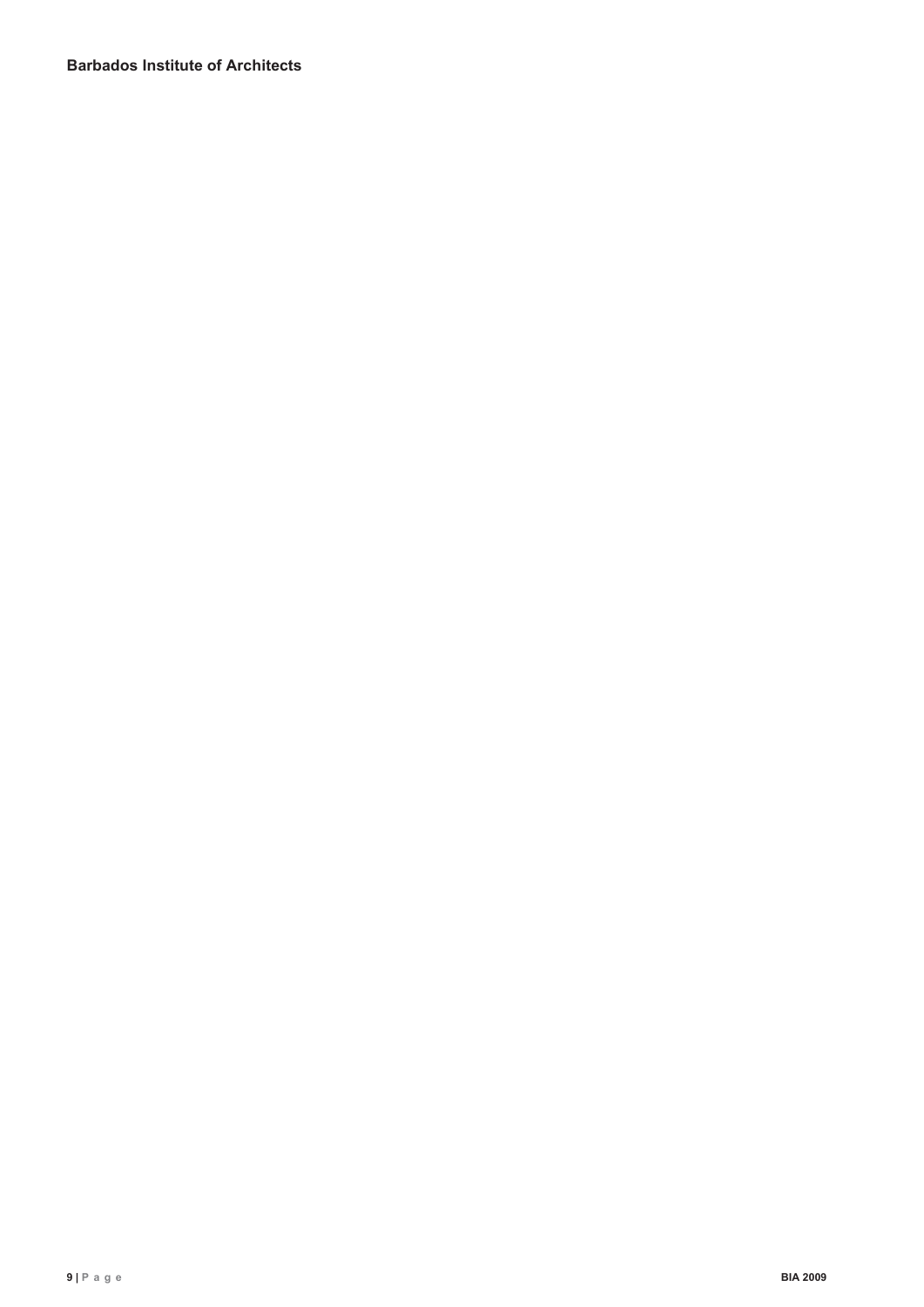# **2** Outline Plan of Work

| Stage                        | Purpose of work and decisions to<br>be reached                                                                                                                                                                               | Tasks to be done                                                                                                                                                                                                           | People directly Involved                                                                                                      | Commonly used<br>terminology |
|------------------------------|------------------------------------------------------------------------------------------------------------------------------------------------------------------------------------------------------------------------------|----------------------------------------------------------------------------------------------------------------------------------------------------------------------------------------------------------------------------|-------------------------------------------------------------------------------------------------------------------------------|------------------------------|
| A. Inception                 | To prepare general outline of<br>requirements and plan for future action                                                                                                                                                     | Set up client organisation for briefing.<br>Consider requirements, appoint architect.                                                                                                                                      | All client interests, architect.                                                                                              | <b>Briefing</b>              |
| <b>B.</b> Feasibility        | To provide tthe client with an appraisal<br>and recommendation in order that he may<br>determine the form in which the project is<br>to proceed, ensuring that it is feasible,<br>functionally, technically and financially. | Carry out studies of user requirements, site<br>conditions, planning, design and cost, etc.<br>as necessary to reach decisions.                                                                                            | Client's representatives, architects,<br>engineers and Q.S. according to<br>nature of project.                                |                              |
|                              | Stage C begins when the architect's brief has been determined in sufficient detail.                                                                                                                                          |                                                                                                                                                                                                                            |                                                                                                                               |                              |
| C. Outline<br>Proposal       | To determine general approach to layout,<br>design and construction in order to obtain<br>authoritative approval of the client on the<br>outline proposals and accompanying<br>report.                                       | Develop the brief further. Carry out studies<br>on user requirements, technical problems,<br>planning, design and costs, as necessary<br>to reach decisions.                                                               | All client interests, architects,<br>engineers, Q.S. and specialist as<br>required.                                           | <b>Sketch Plans</b>          |
| D. Scheme Design             | To complete the brief and decide on<br>particular proposals, including planning<br>arrangement appearance, constructional<br>method, outline specification and cost<br>and to obtain all approvals.                          | Final development of the brief, full design of<br>the project by the architect, preliminary<br>design by engineers, preparation of cost<br>plan and full explanatory report.<br>Submission of proposals for all approvals. | All client interests, architects,<br>engineers, Q.S. and specialists and all<br>statutory and other approving<br>authorities. |                              |
|                              | Brief should not be modified after this point.                                                                                                                                                                               |                                                                                                                                                                                                                            |                                                                                                                               |                              |
| E. Detail Design             | To obtain final decision on every matter<br>related to design, specification,<br>construction and cost.                                                                                                                      | Full design of every part and component of<br>the building by collaboration of all<br>concerned. Complete cost checking of<br>designs.                                                                                     | Architects, engineers, Q.S. and<br>specialists contractor (if appointed).                                                     | Working drawings             |
|                              | Any further change in location, size, shape, of cost after this time will result in abortive work.                                                                                                                           |                                                                                                                                                                                                                            |                                                                                                                               |                              |
| F. Production<br>Information | To prepare production information and<br>make final detailed decisions to carry out<br>work.                                                                                                                                 | Preparation of final production information<br>i.e. drawings, schedules and specifications                                                                                                                                 | Architects, engineers, and specialists<br>contractor (if appointed).                                                          |                              |
| G. Bills of Quantities       | To prepare and complete all information<br>and arrangements for obtaining tender.                                                                                                                                            | Preparation of Bills of Quantities and tender<br>documents.                                                                                                                                                                | Architects, Q.S, Contractor (if<br>appointed)                                                                                 |                              |
| H. Tender Action             | Actions as recommended in relevant<br>NJCC. Code of Procedure for Selective<br>Tendering.                                                                                                                                    | Action as recommended in relevant NJCC.<br>Code of Procedure for Selective<br>Tendering.                                                                                                                                   | Architects, Q.S, engineers, contractor,<br>client                                                                             |                              |
| L. Completion                | To hand over the building to the client for<br>occupation, remedy any defects, settle<br>the final account and complete all work in<br>accordance with the contract.                                                         | Action in accordance with BIA Plan of Work                                                                                                                                                                                 | Architects, engineers, contractor, Q.S.<br>client                                                                             |                              |
| M. Feedback                  | To analyse the management,<br>construction and performance of the<br>project.                                                                                                                                                | Analysis of job records, inspections of<br>completed building. Studies of building in<br>use.                                                                                                                              | Architect, engineer, QS Contractor,<br>client                                                                                 | Feedback                     |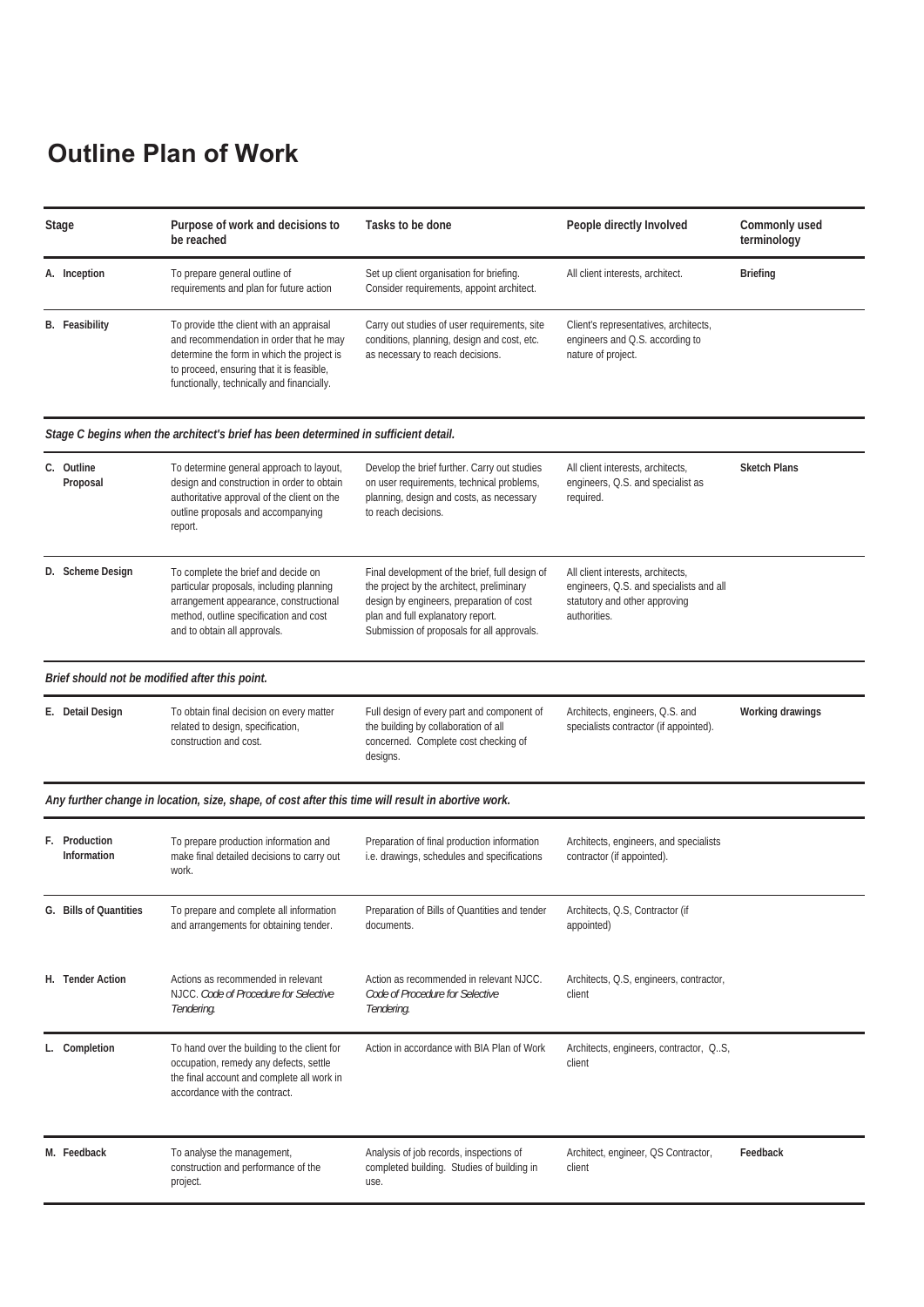|                 | 1. Name<br><b>Barbados Institute of Architects</b> |                                         |                                                |  |                                   |            |        |                        | <b>William Grey</b>     |                     |                     |                     |                           |  |
|-----------------|----------------------------------------------------|-----------------------------------------|------------------------------------------------|--|-----------------------------------|------------|--------|------------------------|-------------------------|---------------------|---------------------|---------------------|---------------------------|--|
|                 |                                                    |                                         |                                                |  | School of Training CDS Architects |            |        |                        |                         |                     |                     |                     |                           |  |
|                 |                                                    |                                         |                                                |  | PT Period<br>Month                |            |        |                        |                         | Year                |                     |                     | Sheet No.                 |  |
|                 |                                                    | <b>Practical Training Record</b>        |                                                |  | 2                                 |            |        |                        |                         |                     | Dec-94              |                     | 4                         |  |
|                 |                                                    |                                         |                                                |  |                                   |            |        | <b>Project Phases</b>  |                         |                     |                     |                     |                           |  |
|                 |                                                    |                                         | <b>Sample</b>                                  |  |                                   |            |        |                        |                         |                     |                     |                     |                           |  |
|                 |                                                    |                                         |                                                |  |                                   |            |        |                        |                         |                     |                     |                     |                           |  |
|                 |                                                    |                                         |                                                |  |                                   |            |        |                        |                         |                     |                     |                     | Contractor's organisation |  |
|                 |                                                    |                                         |                                                |  |                                   |            |        | Production information | Contract administration | Client organisation | Consultant engineer | Consultant surveyor |                           |  |
|                 |                                                    |                                         |                                                |  |                                   |            |        |                        |                         |                     |                     |                     |                           |  |
| Participant     | Observer                                           |                                         |                                                |  | Non-project                       | Pre-design | Design |                        |                         |                     |                     |                     |                           |  |
|                 |                                                    |                                         |                                                |  |                                   |            |        |                        |                         |                     |                     |                     |                           |  |
| 2. Role<br>Tick |                                                    | 3. Activities                           |                                                |  | 4. Duration                       |            |        |                        |                         |                     | 5. In collaboration |                     |                           |  |
|                 |                                                    | 1. Investigation                        | brief preparation/development                  |  | Hours per month                   | 27         |        |                        |                         | Tick<br>✓           |                     |                     |                           |  |
|                 |                                                    | 2. Investigation                        | site survey/report                             |  |                                   |            |        |                        |                         |                     |                     |                     |                           |  |
|                 |                                                    | 3. Investigation                        | building survey/report                         |  |                                   |            |        |                        |                         |                     |                     |                     |                           |  |
|                 |                                                    | 4. Investigation                        | office programming                             |  |                                   |            |        |                        |                         |                     |                     |                     |                           |  |
|                 |                                                    | 5. Investigation                        | procurement strategy                           |  |                                   | 8          |        |                        |                         | ✓                   |                     | ✓                   |                           |  |
|                 |                                                    | 6. Design                               | concept/development                            |  |                                   |            |        |                        |                         |                     |                     |                     |                           |  |
|                 |                                                    | 7. Design                               | meetings/client/consultants                    |  |                                   |            |        |                        |                         |                     |                     |                     |                           |  |
|                 |                                                    | 8. Design                               | drawings/reports/models                        |  |                                   |            | 40     |                        |                         |                     | $\checkmark$        | ✓                   |                           |  |
|                 |                                                    | 9. Design                               | environmental analysis/tests                   |  |                                   |            |        |                        |                         |                     |                     |                     |                           |  |
|                 |                                                    | 10. Design                              | cost awareness/control                         |  |                                   |            | 1      |                        |                         |                     |                     | ✓                   |                           |  |
|                 |                                                    | 11. Legal                               | legislation building/fire                      |  |                                   |            |        |                        |                         |                     |                     |                     |                           |  |
|                 |                                                    | 12. Legal                               | legislation building/environment               |  |                                   |            | 6      |                        |                         |                     |                     |                     |                           |  |
|                 |                                                    | 13. Legal                               | legislation health and safety                  |  |                                   | 3          |        |                        |                         |                     |                     |                     |                           |  |
|                 |                                                    | 14. Legal<br>15. Production information | common law aspects<br>drawings/drawn schedules |  |                                   |            |        | 26                     |                         |                     | $\checkmark$        |                     |                           |  |
|                 |                                                    | 16. Production information              | specification/bill/schedules                   |  |                                   |            |        |                        |                         |                     |                     |                     |                           |  |
|                 |                                                    | 17. Production information              | consultants/specialists                        |  |                                   |            |        | 12                     |                         |                     | $\checkmark$        | $\checkmark$        | ✓                         |  |
|                 |                                                    | 18. Contract                            | tender action                                  |  |                                   |            |        |                        |                         |                     |                     |                     |                           |  |
|                 |                                                    | 19. Contract                            | project planning/progress meeting              |  |                                   |            |        |                        |                         |                     |                     |                     |                           |  |
|                 |                                                    | 20. Contract                            | inspection/quality management                  |  |                                   |            |        |                        | 18                      |                     |                     |                     | ✓                         |  |
|                 |                                                    | 21. Contract                            | instructions/variations                        |  |                                   |            |        |                        | 4                       |                     |                     | ✓                   |                           |  |
|                 |                                                    | 22. Contract                            | valuation/certification                        |  |                                   |            |        |                        |                         |                     |                     |                     |                           |  |
|                 |                                                    | 23. Contract                            | extension of time/loss and expense             |  |                                   |            |        |                        |                         |                     |                     |                     |                           |  |
|                 |                                                    | 24. Contract                            | records/maintenance/h&s file                   |  |                                   |            |        |                        |                         |                     |                     |                     |                           |  |
|                 |                                                    | 25. Contract                            | dispute resolution                             |  |                                   |            |        |                        |                         |                     |                     |                     |                           |  |
|                 |                                                    | 26.                                     |                                                |  |                                   |            |        |                        |                         |                     |                     |                     |                           |  |
|                 |                                                    | 27.                                     |                                                |  |                                   |            |        |                        |                         |                     |                     |                     |                           |  |
|                 |                                                    | 28.                                     |                                                |  |                                   |            |        |                        |                         |                     |                     |                     |                           |  |
|                 |                                                    | 29.                                     |                                                |  |                                   |            |        |                        |                         |                     |                     |                     |                           |  |
|                 |                                                    | 30.                                     |                                                |  |                                   |            |        |                        |                         |                     |                     |                     |                           |  |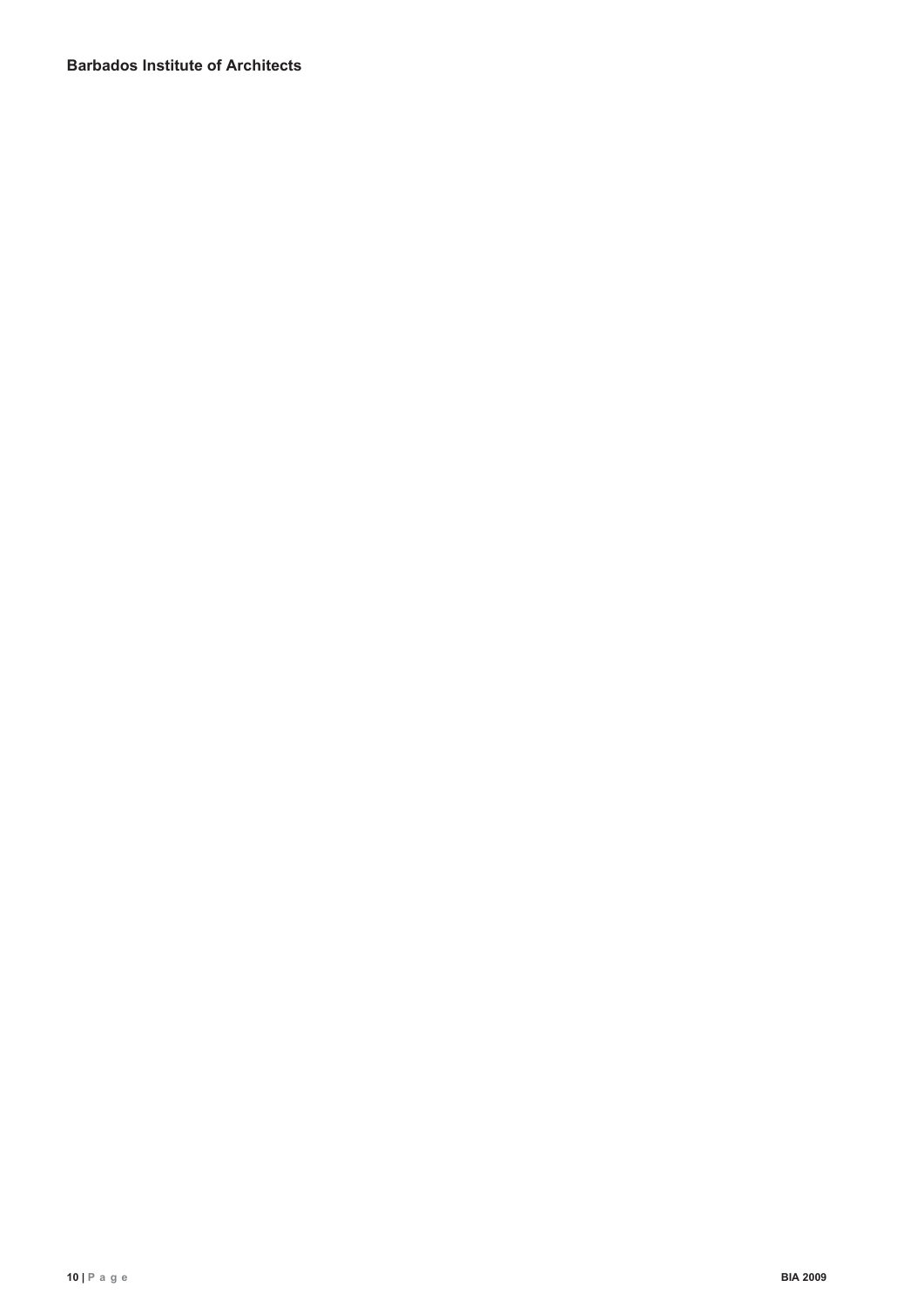|             |          | <b>Barbados Institute of Architects</b> |                                    | 1. Name                                 |  |                       |        |                        |                         |                     |                     |                     |                           |  |  |
|-------------|----------|-----------------------------------------|------------------------------------|-----------------------------------------|--|-----------------------|--------|------------------------|-------------------------|---------------------|---------------------|---------------------|---------------------------|--|--|
|             |          |                                         |                                    | School of Training                      |  |                       |        |                        |                         |                     |                     |                     |                           |  |  |
|             |          | <b>Practical Training Record</b>        |                                    | PT Period<br>Month<br>Year<br>Sheet No. |  |                       |        |                        |                         |                     |                     |                     |                           |  |  |
|             |          |                                         |                                    |                                         |  | <b>Project Phases</b> |        |                        |                         |                     |                     |                     |                           |  |  |
|             |          |                                         |                                    |                                         |  |                       |        |                        |                         |                     |                     |                     |                           |  |  |
| Participant | Observer |                                         |                                    | Non-project                             |  | Pre-design            | Design | Production information | Contract administration | Client organisation | Consultant engineer | Consultant surveyor | Contractor's organisation |  |  |
| 2. Role     |          | 3. Activities                           |                                    | 4. Duration                             |  |                       |        |                        |                         |                     |                     | 5. In collaboration |                           |  |  |
| Tick        |          |                                         |                                    | Hours per month                         |  |                       |        |                        |                         | <b>Tick</b>         |                     |                     |                           |  |  |
|             |          | 1. Investigation                        | brief preparation/development      |                                         |  |                       |        |                        |                         |                     |                     |                     |                           |  |  |
|             |          | 2. Investigation                        | site survey/report                 |                                         |  |                       |        |                        |                         |                     |                     |                     |                           |  |  |
|             |          | 3. Investigation                        | building survey/report             |                                         |  |                       |        |                        |                         |                     |                     |                     |                           |  |  |
|             |          | 4. Investigation                        | office programming                 |                                         |  |                       |        |                        |                         |                     |                     |                     |                           |  |  |
|             |          | 5. Investigation                        | procurement strategy               |                                         |  |                       |        |                        |                         |                     |                     |                     |                           |  |  |
|             |          | 6. Design                               | concept/development                |                                         |  |                       |        |                        |                         |                     |                     |                     |                           |  |  |
|             |          | 7. Design                               | meetings/client/consultants        |                                         |  |                       |        |                        |                         |                     |                     |                     |                           |  |  |
|             |          | 8. Design                               | drawings/reports/models            |                                         |  |                       |        |                        |                         |                     |                     |                     |                           |  |  |
|             |          | 9. Design                               | environmental analysis/tests       |                                         |  |                       |        |                        |                         |                     |                     |                     |                           |  |  |
|             |          | 10. Design                              | cost awareness/control             |                                         |  |                       |        |                        |                         |                     |                     |                     |                           |  |  |
|             |          | 11. Legal                               | legislation building/fire          |                                         |  |                       |        |                        |                         |                     |                     |                     |                           |  |  |
|             |          | 12. Legal                               | legislation building/environment   |                                         |  |                       |        |                        |                         |                     |                     |                     |                           |  |  |
|             |          | 13. Legal                               | legislation health and safety      |                                         |  |                       |        |                        |                         |                     |                     |                     |                           |  |  |
|             |          | 14. Legal                               | common law aspects                 |                                         |  |                       |        |                        |                         |                     |                     |                     |                           |  |  |
|             |          | 15. Production information              | drawings/drawn schedules           |                                         |  |                       |        |                        |                         |                     |                     |                     |                           |  |  |
|             |          | 16. Production information              | specification/bill/schedules       |                                         |  |                       |        |                        |                         |                     |                     |                     |                           |  |  |
|             |          | 17. Production information              | consultants/specialists            |                                         |  |                       |        |                        |                         |                     |                     |                     |                           |  |  |
|             |          | 18. Contract                            | tender action                      |                                         |  |                       |        |                        |                         |                     |                     |                     |                           |  |  |
|             |          | 19. Contract                            | project planning/progress meeting  |                                         |  |                       |        |                        |                         |                     |                     |                     |                           |  |  |
|             |          | 20. Contract                            | inspection/quality management      |                                         |  |                       |        |                        |                         |                     |                     |                     |                           |  |  |
|             |          | 21. Contract                            | instructions/variations            |                                         |  |                       |        |                        |                         |                     |                     |                     |                           |  |  |
|             |          | 22. Contract                            | valuation/certification            |                                         |  |                       |        |                        |                         |                     |                     |                     |                           |  |  |
|             |          | 23. Contract                            | extension of time/loss and expense |                                         |  |                       |        |                        |                         |                     |                     |                     |                           |  |  |
|             |          | 24. Contract                            | records/maintenance/h&s file       |                                         |  |                       |        |                        |                         |                     |                     |                     |                           |  |  |
|             |          | 25. Contract                            | dispute resolution                 |                                         |  |                       |        |                        |                         |                     |                     |                     |                           |  |  |
|             |          | 26.                                     |                                    |                                         |  |                       |        |                        |                         |                     |                     |                     |                           |  |  |
|             |          | 27.                                     |                                    |                                         |  |                       |        |                        |                         |                     |                     |                     |                           |  |  |
|             |          | 28.                                     |                                    |                                         |  |                       |        |                        |                         |                     |                     |                     |                           |  |  |
|             |          | 29.                                     |                                    |                                         |  |                       |        |                        |                         |                     |                     |                     |                           |  |  |
|             |          | 30.                                     |                                    |                                         |  |                       |        |                        |                         |                     |                     |                     |                           |  |  |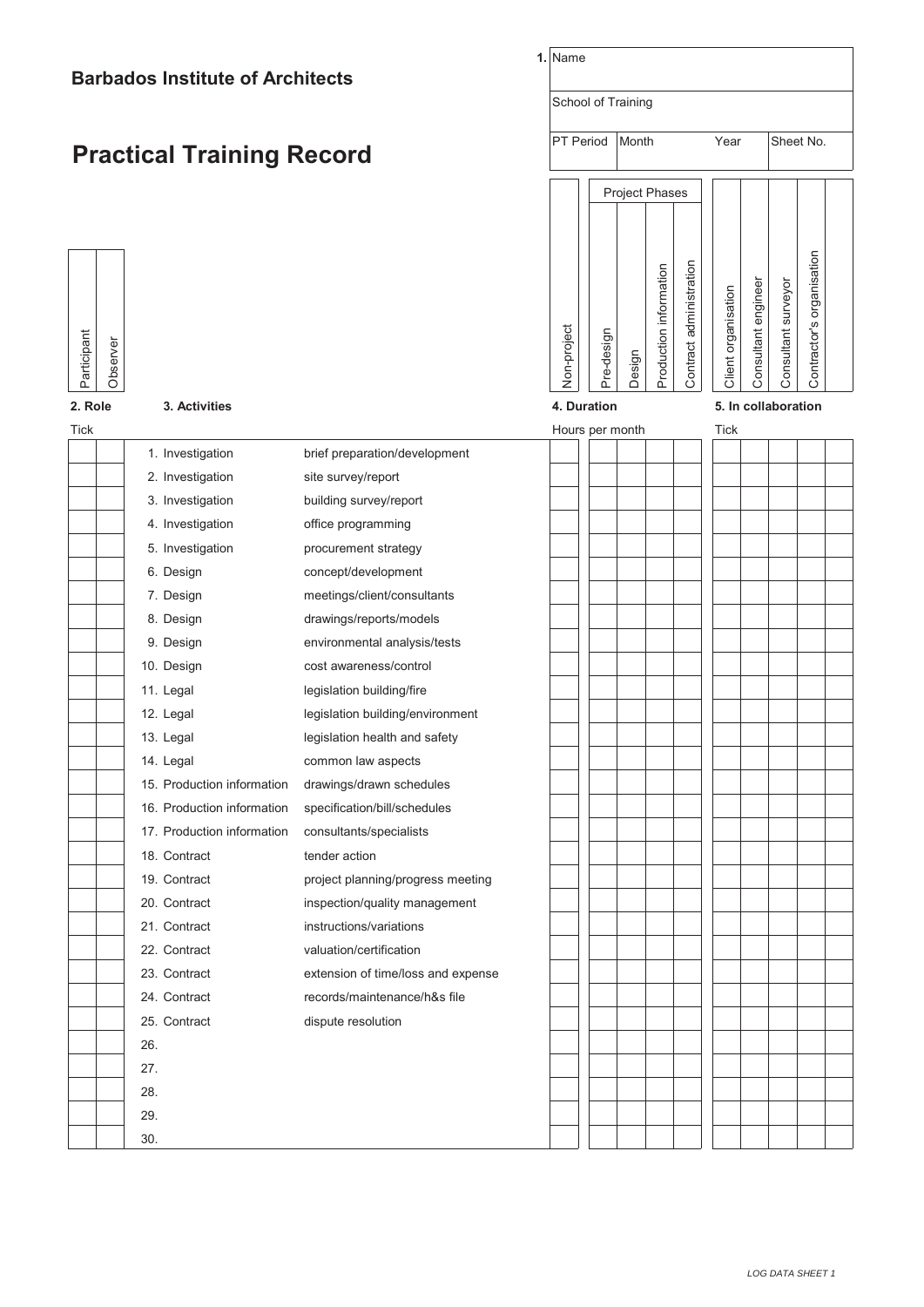**6. Project details**

**7. Points of Special interest**

**6. Project details**

**7. Points of Special interest**

**6. Project details**

**7. Points of special interest**

| 8. Office PT Supervisor |      | 9. BIA PT Adviser |      |  |  |  |  |  |  |  |
|-------------------------|------|-------------------|------|--|--|--|--|--|--|--|
|                         |      |                   |      |  |  |  |  |  |  |  |
|                         |      |                   |      |  |  |  |  |  |  |  |
|                         |      |                   |      |  |  |  |  |  |  |  |
| Signature               | Date | Signature         | Date |  |  |  |  |  |  |  |